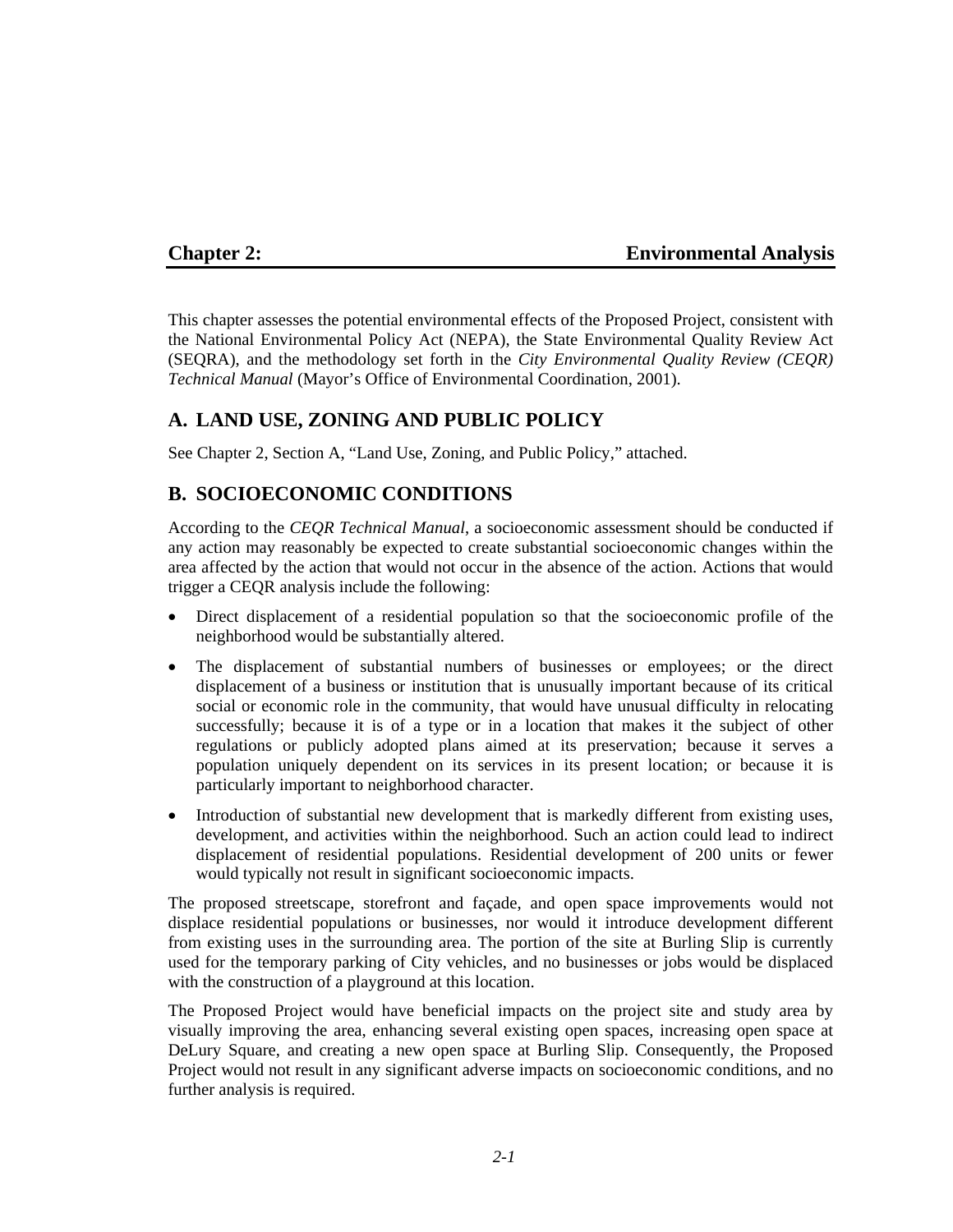# **C. COMMUNITY FACILITIES AND SERVICES**

The Proposed Project would not physically alter or displace community facilities (with the exception of public open space, which is discussed below), nor would it directly affect the delivery of public services. In addition, the Proposed Project would not add residential units to the area. Therefore, the Proposed Project would not have the potential to result in significant indirect effects on public schools, libraries, hospitals, or day care centers.

The New York City Police Department (NYPD) regularly reviews its operations for each precinct. Based on the geographic area, population change, and crime statistics, it will adjust staffing in order to maintain adequate community protection. The New York City Fire Department (FDNY) similarly adjusts its operations as needed. The Proposed Project is not expected to impact the delivery of local police or fire protection, nor would it directly displace a police or fire station. Therefore, no further analysis is necessary, and the Proposed Project would not result in significant adverse impacts on community facilities.

# **D. OPEN SPACE**

The *CEQR Technical Manual* recommends conducting a detailed open space assessment if a proposed action will add 200 residents or 500 employees to an area. The Proposed Project would not add any new residents or employees to the area and therefore would not add to the demand for public open space. Rather, as described in Chapter 1, "Project Description," the Proposed Project would enhance the existing open spaces at Titanic Memorial Park and the Pearl Street Playground, enhance and expand open space at DeLury Square, and create a new open space at Burling Slip. The Proposed Project would increase the amount of public open space on the project site from 0.36 to 0.96 acres.

A new 22,000-square-foot children's playground would be created at Burling Slip, which is currently an asphalt-paved open space owned by the City and temporarily used for parking City vehicles. Amenities would include play equipment and benches. The playground would consist of a wooden structure with a sand play area at the western end and a water feature and sitting area at the eastern end. A "crow's nest" on the northern edge of the playground would provide an elevated viewing platform and would also house a bathroom and a storage area. A "sound fence" with hollow tubes that make and transmit sounds would run along the northern edge of the playground.

John DeLury Sr. Plaza, a small paved plaza located at the intersection of Fulton Street and Gold Street, would be expanded to create a unified public space. The section of street that links westbound Fulton Street to northbound Gold Street would be closed and connected to an adjacent, privately owned parcel of land which would be acquired by the City. The enlarged space would be mapped as park, and the total open space area would be expanded to 10,900 square feet.

The 3,500-square-foot Titanic Memorial Park would be refurbished to become an improved gateway to the South Street Seaport. The design would consolidate planting and seating areas to achieve a more efficient and functional layout. The proposed design includes a water feature that would evoke Manhattan's original shoreline, which ran across this open space.

The triangular-shaped, 5,200-square-foot Pearl Street Playground, bounded by Fulton, Pearl, and Water Streets, would be renovated to become a more welcoming area for children, families, and local residents. The Proposed Project would upgrade the existing facility and provide an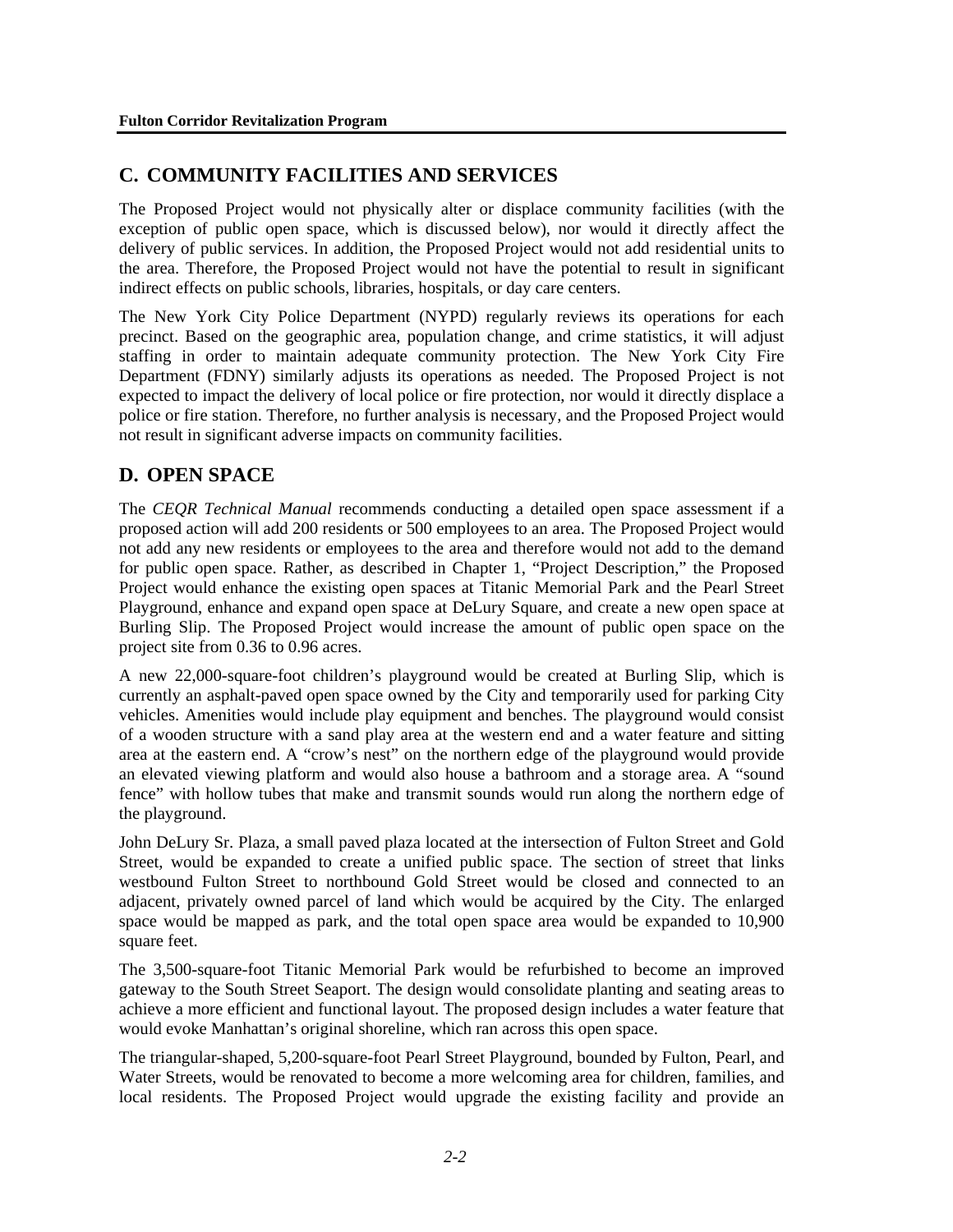enhanced play environment for local children and their caregivers. Among the improvements that may be incorporated are new play equipment and play surfaces, enhanced seating, new plantings, lower fencing, and possibly a water feature. This effort will also seek to expand the amount of area used for the playground.

Overall, the Proposed Project would enhance the quality and functionality of existing open space and would increase the amount of open space on the project site by 0.6 acres. Therefore, the Proposed Project would not result in significant adverse impacts on open space.

# **E. SHADOWS**

Under CEQR, a shadows analysis is required if a proposed action would result in shadows long enough to reach a publicly accessible open space or sun-sensitive historic resource (except within an hour and a half of sunrise and sunset). Therefore, assessments are only required if the action would result in a new structure or a substantial addition to an existing structure.

The Proposed Project would result in the renovation of storefronts and façades but would not involve the development of new buildings. There would be no potential for new structures to cast shadows on open spaces or sun-sensitive historic resources. Therefore, no significant adverse shadow impacts are expected, and no further analysis is required.

# **F. HISTORIC RESOURCES**

See Chapter 2, Section B, "Historic Resources."

#### **G. URBAN DESIGN/VISUAL RESOURCES**

See Chapter 2, Section C, "Urban Design and Visual Resources."

# **H. NEIGHBORHOOD CHARACTER**

Neighborhood character is considered to be an amalgam of the various elements that define a community's distinct personality. These elements include land use, urban design, visual and historic resources, socioeconomics, traffic, air quality, and noise. As discussed elsewhere in this Environmental Assessment, the Proposed Project would not have any significant adverse impacts on any of these categories. Therefore, the Proposed Project would not result in significant adverse impacts on neighborhood character.

# **I. NATURAL RESOURCES AND FLOODPLAIN**

A natural resources assessment is conducted when a natural resource is present on or near the project site and when an action involves the disturbance of that resource. The identification and evaluation of threatened or endangered species includes an area with a radius of at least ½ mile from the project site.

Requests for information on rare, threatened, or endangered species within the vicinity of Fulton Street and Burling Slip were submitted to the U.S. Fish and Wildlife Service (USFWS) and the New York Natural Heritage Program (NYNHP). In addition, a request for information on Significant Coastal Fish and Wildlife Habitats within the vicinity of the project site was submitted to the New York State Department of State (NYSDOS).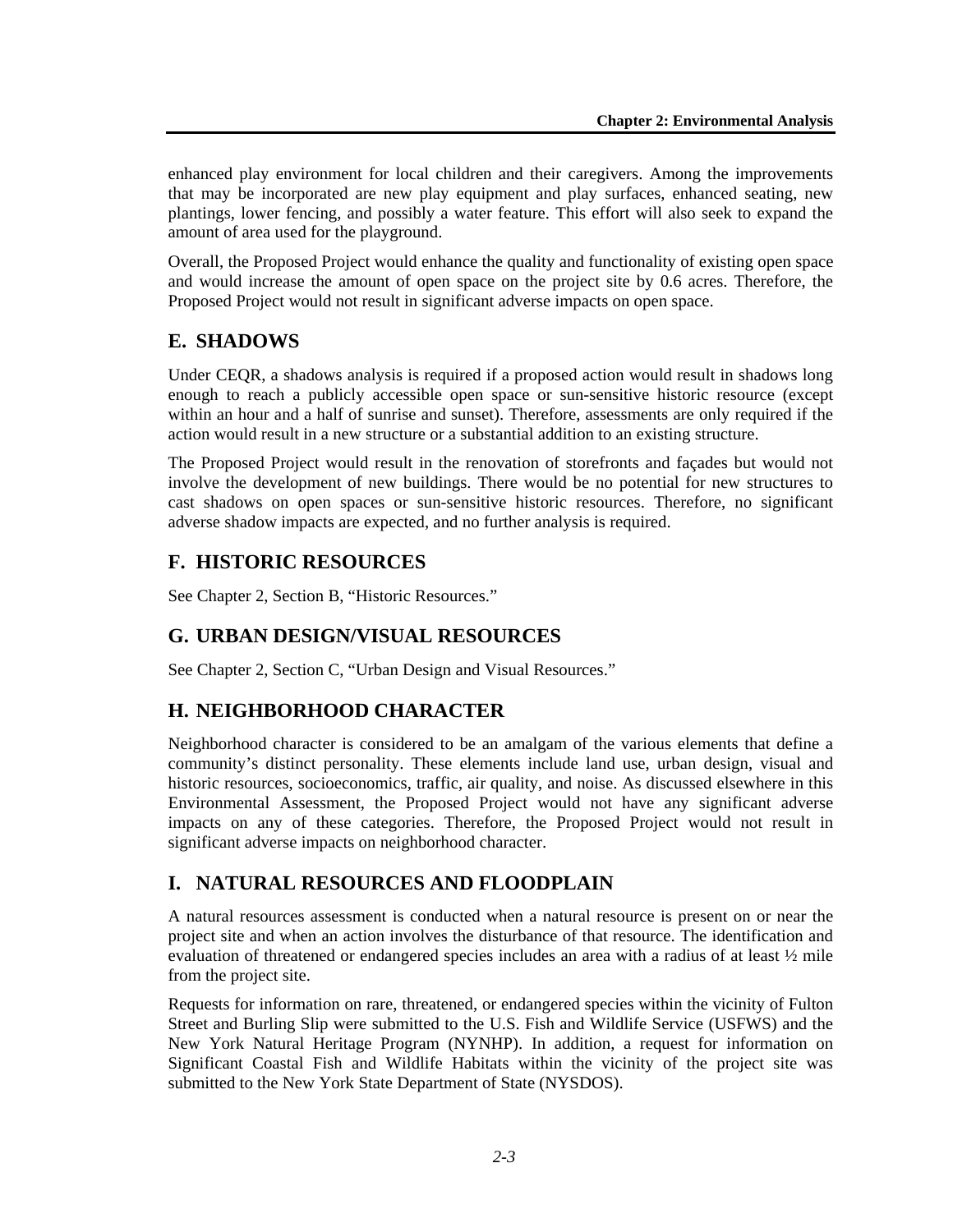The East River is not considered a Significant Coastal Fish and Wildlife Habitat by NYSDOS (Welsch 2006). No records of rare, threatened, or endangered species or sensitive habitats were reported by USFWS (Olin 2006). NYNHP records indicated three potential nesting sites for the peregrine falcon ([*Falco peregrinus*] New York State endangered) in the Lower Manhattan area. Since 1999, a pair of peregrine falcons has been located in a nest on Water Street, in the Wall Street area of Lower Manhattan. Since 1995, an aerie has been located on the Brooklyn Bridge, which connects the island of Manhattan and Brooklyn across the East River. The third recorded peregrine falcon nest is located on the Williamsburg Bridge (Ketcham 2006); however, the Endangered Species Unit of NYNHP does not anticipate any adverse impacts on the nest sites (Loucks 2006). Because of the distance between the nesting locations and the project site, as well as the fact that the Proposed Project consists mostly of open space creation and enhancement, the Proposed Project would not be expected to adversely affect future use of these nesting locations (Loucks 2006). Therefore, the Proposed Project is not expected to result in significant adverse impacts on any federally or state-listed endangered species.

While a small portion (25,000 square feet) of the project site (Burling Slip and Titanic Memorial Park) is in the 100-year floodplain, the Proposed Project would not have an adverse effect on flooding conditions within the project site and the surrounding area. The Proposed Project would not substantially raise ground level and would not include any habitable structures that would require flood-proofing. Additionally, plantings at the new Burling Slip playground and the redesigned Titanic Memorial Park would decrease the amount of impervious surface on the project site. Therefore, the Proposed Project is not expected to result in significant adverse impacts on floodplains.

#### **J. HAZARDOUS MATERIALS**

See Chapter 2, Section D, "Hazardous Materials."

# **K. WATERFRONT REVITALIZATION PROGRAM**

A portion of the project site is located within New York City's coastal zone boundary as outlined in the Department of City Planning's (DCP) coastal zone boundary of New York City, and therefore, the project requires an analysis for consistency with New York City's Local Waterfront Revitalization Program (LWRP). See Appendix A, "Waterfront Revitalization Program," for a New York City Waterfront Revitalization Program Consistency Assessment Form. The Proposed Project is consistent with LWRP.

# **L. INFRASTRUCTURE**

The Proposed Project's streetscape and storefront and façade improvements would not increase infrastructure demands. The new and enhanced open spaces included as part of the Proposed Project would involve only minimal infrastructure and energy demands within the overall context of New York City's infrastructure usage. Therefore, the Proposed Project would not create any significant adverse impacts on infrastructure.

# **M. SOLID WASTE AND SANITATION SERVICES**

The Proposed Project would involve only minimal increases in demand for solid waste removal and sanitation services from its new and enhanced open spaces. Therefore, it would not create any significant adverse impacts on solid waste and sanitation services.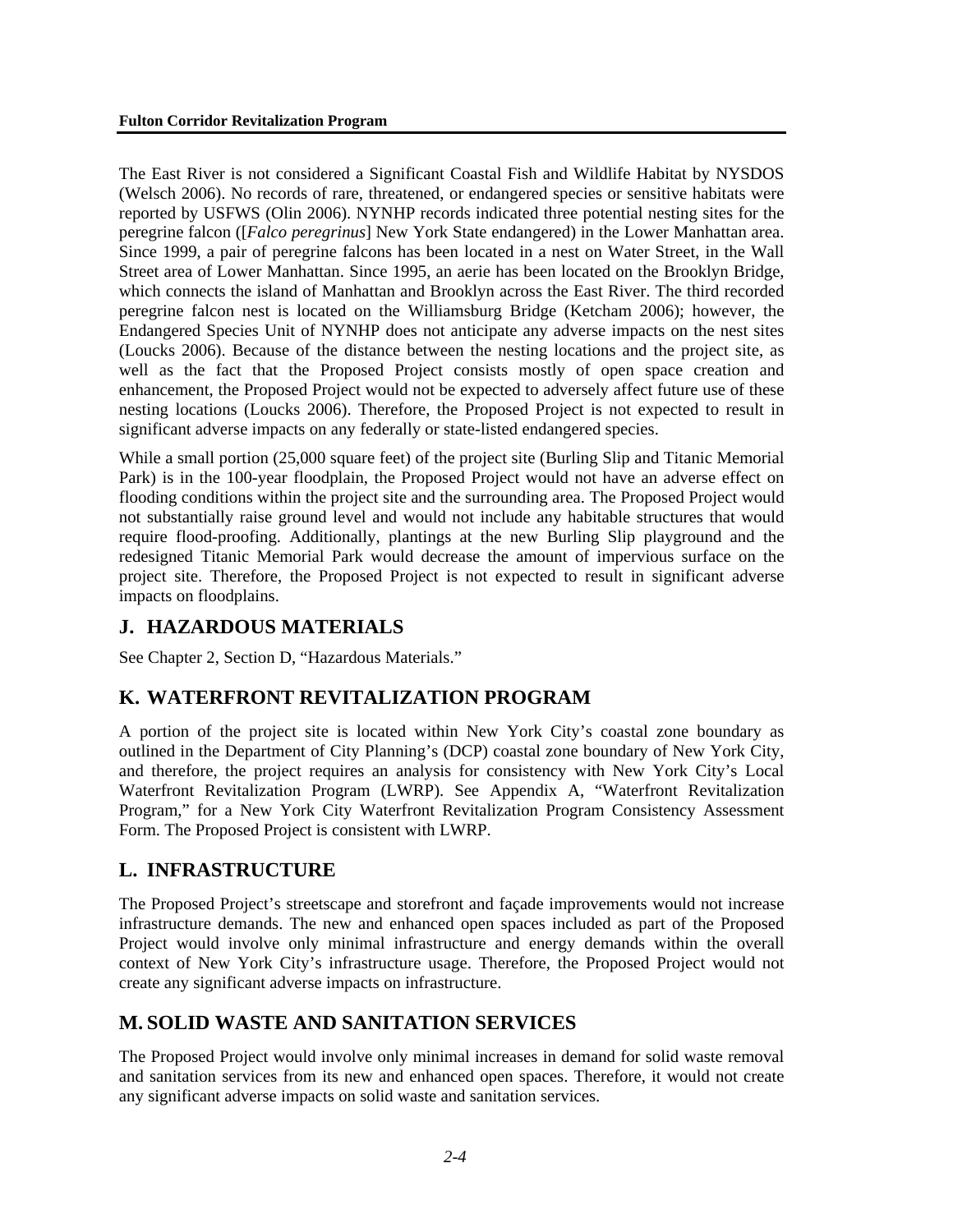#### **N. ENERGY**

The Proposed Project would involve only minimal energy demands within the overall context of New York City's energy usage. Therefore, the Proposed Project would not create any significant adverse impacts on energy.

# **O. TRAFFIC AND PARKING**

See Chapter 2, Section E, "Traffic and Parking."

#### **P. TRANSIT AND PEDESTRIANS**

The Proposed Project is not expected to result in more than 200 peak hour rail or transit riders, nor is it expected to result in an increase of more than 200 peak hour pedestrian trips at any pedestrian elements in the vicinity of the project site. Therefore, transit and pedestrian trips would not exceed the 200-trip threshold specified in the *CEQR Technical Manual,* and quantified transit and pedestrian analyses are not warranted. No significant adverse impacts on transit or pedestrian conditions would occur as a result of the Proposed Project.

As described in Chapter 2, Section E, "Traffic and Parking," high accident locations were not identified near the project site. Therefore, the introduction of a new park at this location is not expected to result in significant adverse impacts on pedestrian safety.

# **Q. AIR QUALITY**

See Chapter 2, Section F, "Air Quality."

# **R. NOISE**

#### **CEQR NOISE CRITERIA**

According to the *CEQR Technical Manual*, a noise analysis is appropriate if an action would generate any mobile or stationary sources of noise or would be located in an area with high ambient noise levels. Specifically, an analysis would be required if an action generates or reroutes vehicular traffic, if an action is located near a heavily trafficked thoroughfare, or if an action would be within one mile of an existing flight path or within 1,500 feet of existing rail activity (and with a direct line of sight to that rail facility). While the Proposed Project would reroute vehicular traffic at the intersections of Pearl and Fulton Streets as well as Fulton and Gold Streets, these reroutings would move traffic farther away from the sensitive receptors of the nursing home at Pearl Street and the Southbridge Towers residential complex at Gold Street. A noise assessment might also be appropriate if an action would result in a playground or cause a stationary source to be operating within 1,500 feet of a receptor (with a direct line of sight to that receptor), if the action would include unenclosed mechanical equipment for manufacturing or building ventilation purposes, of if the action would be located in an area with high ambient noise levels resulting from stationary sources.

While the Proposed Project includes a new playground at Burling Slip that would be located directly across John Street from a residential building, it is not expected that the playground would have a significant adverse noise impact on this residential use. Burling Slip is already relatively noisy due to its proximity to the FDR Drive, and because of its existing busy parking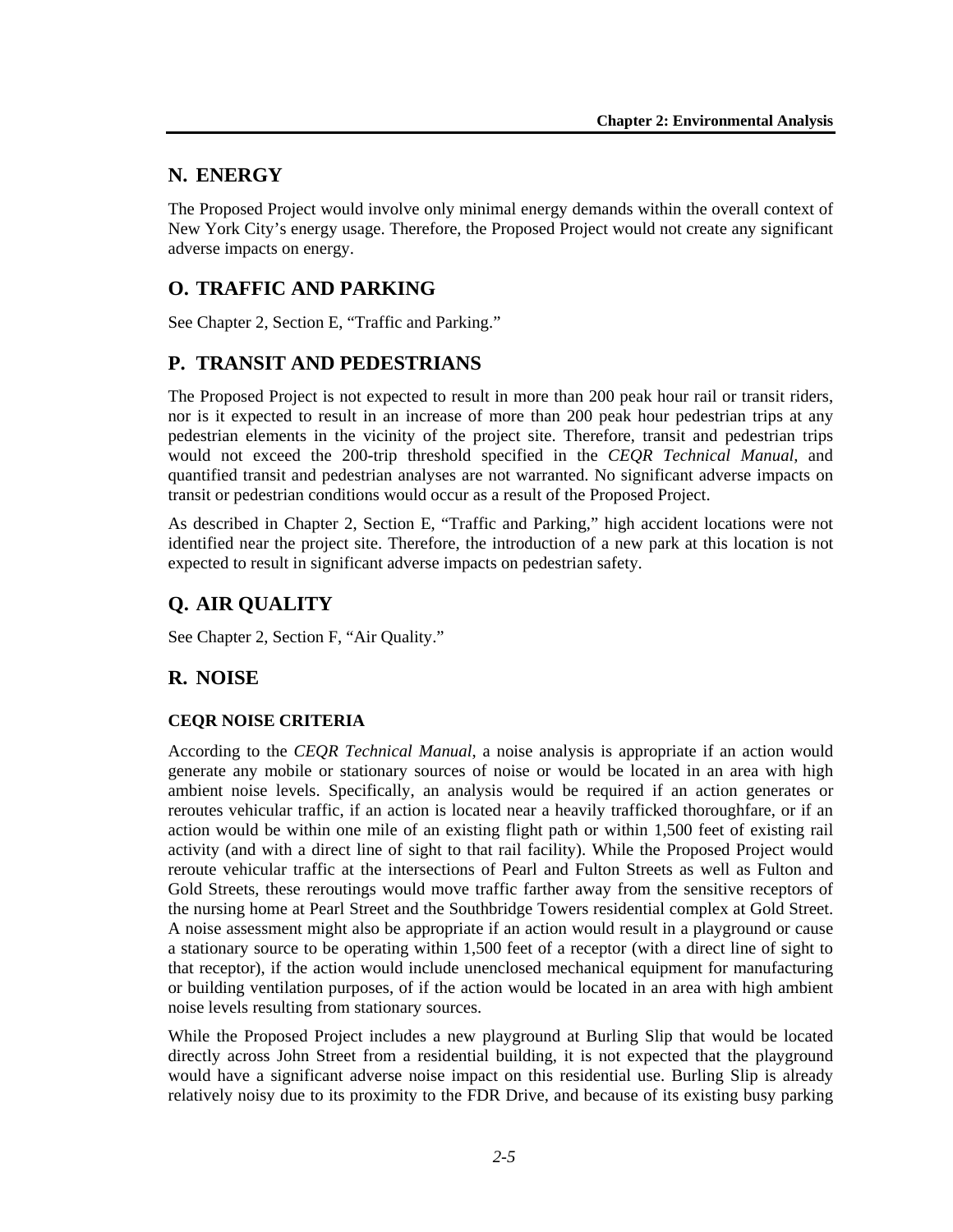#### **Fulton Corridor Revitalization Program**

lot facility, which would be removed by the Proposed Project. Moreover, noise levels at the new playground are expected to be lower than at other types of playgrounds, particularly schools, because of its small size and expected presence of parents and playworker-supervisors. Any additional noise from the playground is not expected to have a significant adverse impact on residents.

The Proposed Project would not generate any new vehicular trips, nor would it contain any unenclosed mechanical equipment. Therefore, the Proposed Project would not create any significant adverse impacts on noise levels in the area, and no further analysis is needed.

#### **DEPARTMENT OF HOUSING AND URBAN DEVELOPMENT (HUD) NOISE CRITERIA**

The potential noise impacts of the Proposed Project were also evaluated relative to U.S. Department of Housing and Urban Development (HUD) noise criteria. Table 2-1 summarizes HUD site-acceptability standards based on external noise levels. HUD assistance for the construction of new noise sensitive land uses is generally prohibited for projects with "unacceptable" noise exposure and is discouraged for projects with "normally unacceptable" noise exposure without suitable mitigation measures. However, the Proposed Project is not considered a noise sensitive land use, and as such, no impact with regard to HUD noise criteria would result from the Proposed Project.

**Table 2-1 HUD Site Acceptability Standards (dBA)**

|                                                                                           | <b>Exterior Day-Night Average Noise Level (Ldn)</b> |  |
|-------------------------------------------------------------------------------------------|-----------------------------------------------------|--|
| Acceptable                                                                                | Not exceeding 65 dBA                                |  |
| Normally Unacceptable                                                                     | Above 65 dBA but not exceeding 75 dBA               |  |
| Unacceptable                                                                              | Above 75 dBA                                        |  |
| <b>Source:</b> Title 24, Code of Federal Regulations, Part 51.103(c), Exterior Standards. |                                                     |  |

#### **S. CONSTRUCTION IMPACTS**

The Proposed Project would result in demolition and construction activities. Like all construction projects, work at the project site would result in temporary disruptions to the surrounding community. These activities would occur over approximately 24 months. These effects would be temporary and are not considered significant.

The anticipated construction schedule is outlined below in Table 2-2.

| Table 2-2                                |  |
|------------------------------------------|--|
| <b>Anticipated Construction Schedule</b> |  |

| Anticipated Construction Schedule |                   |                        |
|-----------------------------------|-------------------|------------------------|
| <b>Project Component</b>          | <b>Start Date</b> | <b>Completion Date</b> |
| <b>Burling Slip</b>               | <b>March 2008</b> | February 2009          |
| Titanic Park                      | <b>July 2008</b>  | <b>July 2009</b>       |
| DeLury Square                     | <b>July 2008</b>  | September 2009         |
| Pearl Street Playground           | Winter 2008-09    | October 2009           |
| Streetscape Improvements          | Spring 2008       | December 2009          |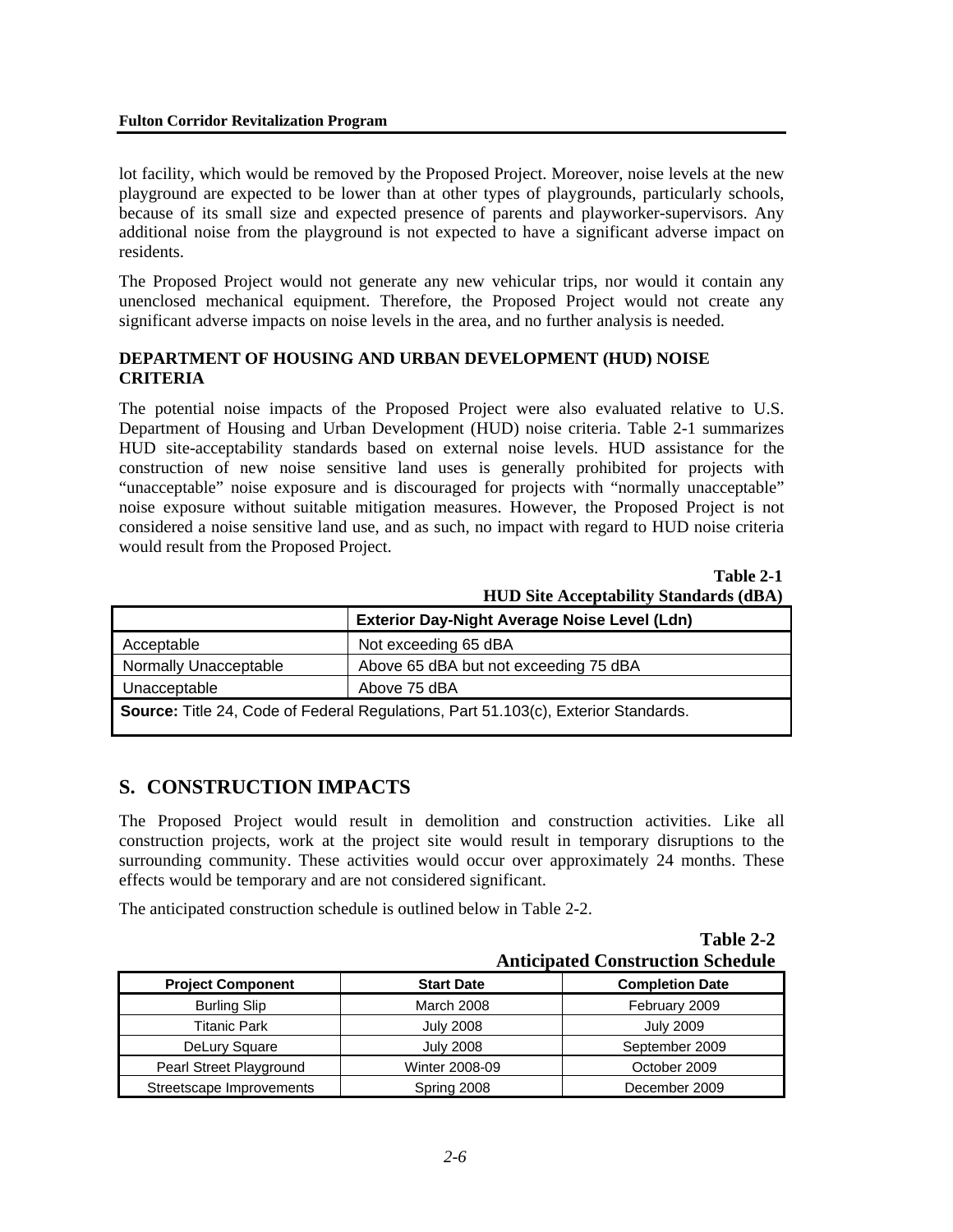The Incentives Program for the Design Guidelines is expected to start in 2008 and conclude in 2011. This would result in varying amounts of construction ranging from very minor work to larger efforts, depending on the review of the Incentives Program review panel.

Construction activities for the Proposed Project would normally take place Monday through Friday, although the delivery or installation of certain critical equipment could occur on weekend days. The permitted hours of construction are regulated by the New York City Department of Buildings, apply in all areas of the City, and are reflected in the collective bargaining agreements with major construction trade unions. In accordance with those regulations, work would begin at 7:00 AM on weekdays, although some workers would arrive and begin the prepare work areas between 6:00 and 7:00 AM. Normally, work would end by 6:00 PM.

The construction of the Proposed Project would be required to comply with applicable control measures for construction noise. Construction noise is regulated by the New York City Noise Control Code and by noise emission standards for construction equipment issued by the U.S. Environmental Protection Agency (EPA). These local and federal requirements mandate that certain classifications of construction equipment and motor vehicles meet specified noise standards; that, except under exceptional circumstances, construction activities be limited to weekdays between the hours of 7:00 AM and 6:00 PM; and that construction material be handled and transported in such a manner as to not create unnecessary noise. Compliance with those noise control measures would be ensured by including them in the contract documents as materials specification and by directives to the construction contractors. No significant noise impacts are expected to occur as a result of the construction.

Dust emissions can occur from hauling debris and traffic over unpaved areas. All necessary measures would be implemented to ensure that the New York City Air Pollution Control Code regulating construction-related dust emissions is followed.

Further, construction associated with the Proposed Project would be coordinated with other construction work taking place in the area through the Lower Manhattan Construction Command Center (LMCCC). Working with LMCCC and the Environmental Performance Commitments (EPCs) of the Lower Manhattan Development Corporation (LMDC), any potential adverse impacts of construction for the Proposed Project would be minimized to the greatest extent possible. The EPCs, which are the same measures used to minimize emissions from all of the large-scale Lower Manhattan recovery projects, include the use of ultra-low-sulfur diesel (ULSD) for all nonroad construction engines and tailpipe emissions reduction technologies, such as diesel particle filters (DPF) and diesel oxidation catalysts (DOC), to all engines with a power output of 50 horsepower or greater, which significantly reduce the emission of particulate matter. These commitments would be implemented via construction contracts and enforced by LMCCC. Moreover, Local Law 77 of the City of New York also requires the use of ultra-lowsulfur diesel fuels and best available technology on non-road engines owned, operated, or leased by or on behalf of any City agency. As a result, no significant air quality impacts from dust emissions would be expected.

# **T. PUBLIC HEALTH**

According to the *CEQR Technical Manual*, public health comprises the activities that society undertakes to create and promote a community's wellness. Public health may be jeopardized by poor air quality resulting from traffic or stationary sources, hazardous materials in soil or